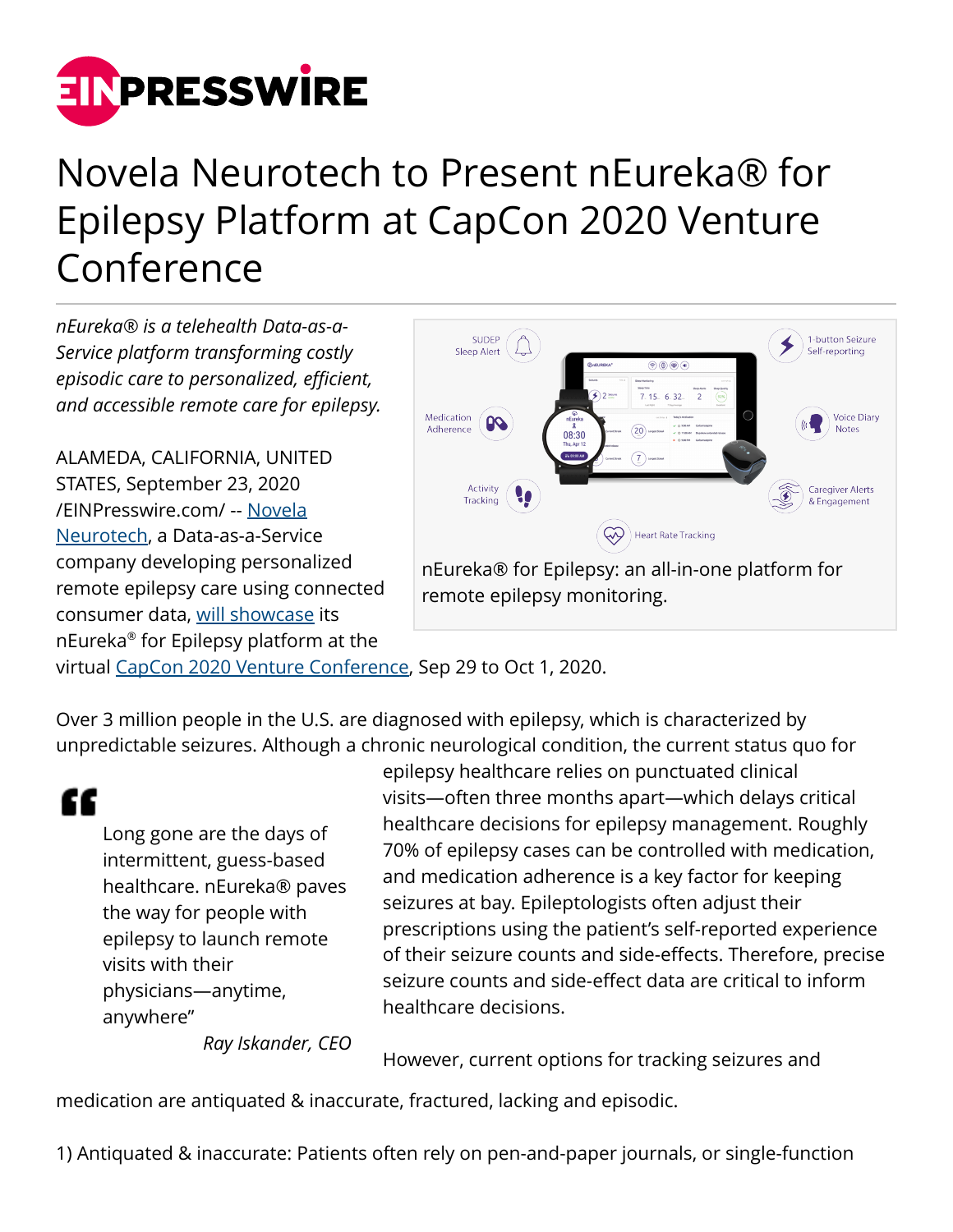seizure tracking apps, to log their seizures, which easily leads to forgetting and inaccuracies. 2) Fractured: Separate alarms and apps are needed for medication reminders, activity and mood tracking, promoting frustration and confusion.

3) Lacking: Patients who are aware of an impending seizure cannot easily notify family for help. During sleep, 1 in every 150 patients with uncontrolled seizures may experience SUDEP (Sudden Unexpected Death in Epilepsy), a devastating condition that is preventable -- if provided with adequate monitoring or intervention methods, which are currently lacking.

4) Episodic: with a 3+ month gap between physician visits, patients experience a lag in critical healthcare to keep their seizures under optimal control.

The nEureka® for Epilepsy system combines everyday consumer devices, a cloud data platform and real-time alerts into a powerful all-in-one Epilepsy Remote Care Solution that resolves current pain points. Wearables embedded with seizure-related biomarker sensors will allow continuous recording of biomarkers, and simplified one-button tracking of seizure events to increase the accuracy of seizure counts. Built under the guidance of epileptologists and people with epilepsy, nEureka® also includes SOS alerts to caregivers—day and night—providing patients with independence, and caregivers with peace-of-mind. All data are seamlessly transferred to the patients' physician portal, and organized as a dashboard into clean and informative charts for easy 24/7 review and follow-ups.

As certified by Impactable, nEureka® delivers significant healthcare impact including \$2B+ reduction in cost to reach optimal treatment in the next 5 years in the US alone, with a 40% improvement in medication adherence.

"Altogether, nEureka® for Epilepsy transforms antiquated Epilepsy Care from single snapshots in time to a continuous, data-rich movie. Long gone are the days of intermittent, guess-based healthcare. <code>nEureka®</code> paves the way for patients to launch remote visits with their physicians—anytime, anywhere," says Ray Iskander, CEO of Novela Neurotech.

## About nEureka®

nEureka® by Novela Neurotech is a telehealth Data-as-a-Service platform transforming current costly episodic care to personalized, efficient, and accessible remote care for epilepsy & other chronic neurological conditions. nEureka® leverages everyday consumer technology and wearables to connect patients with their clinicians and caregivers resulting in continuous care and significantly reducing risk of premature death and care costs. For more information, contact shelly.fan@novelaneuro.com.

## About CapCon

The CapCon mission is to change the world by promoting forward-thinking life science companies through finance and media. Lack of efficiencies in healthcare need to be addressed to save people and their families, and CapCon aspires to make a dent in the current state of medical problems. Companies that register for CapCon receive exposure to the exact investors